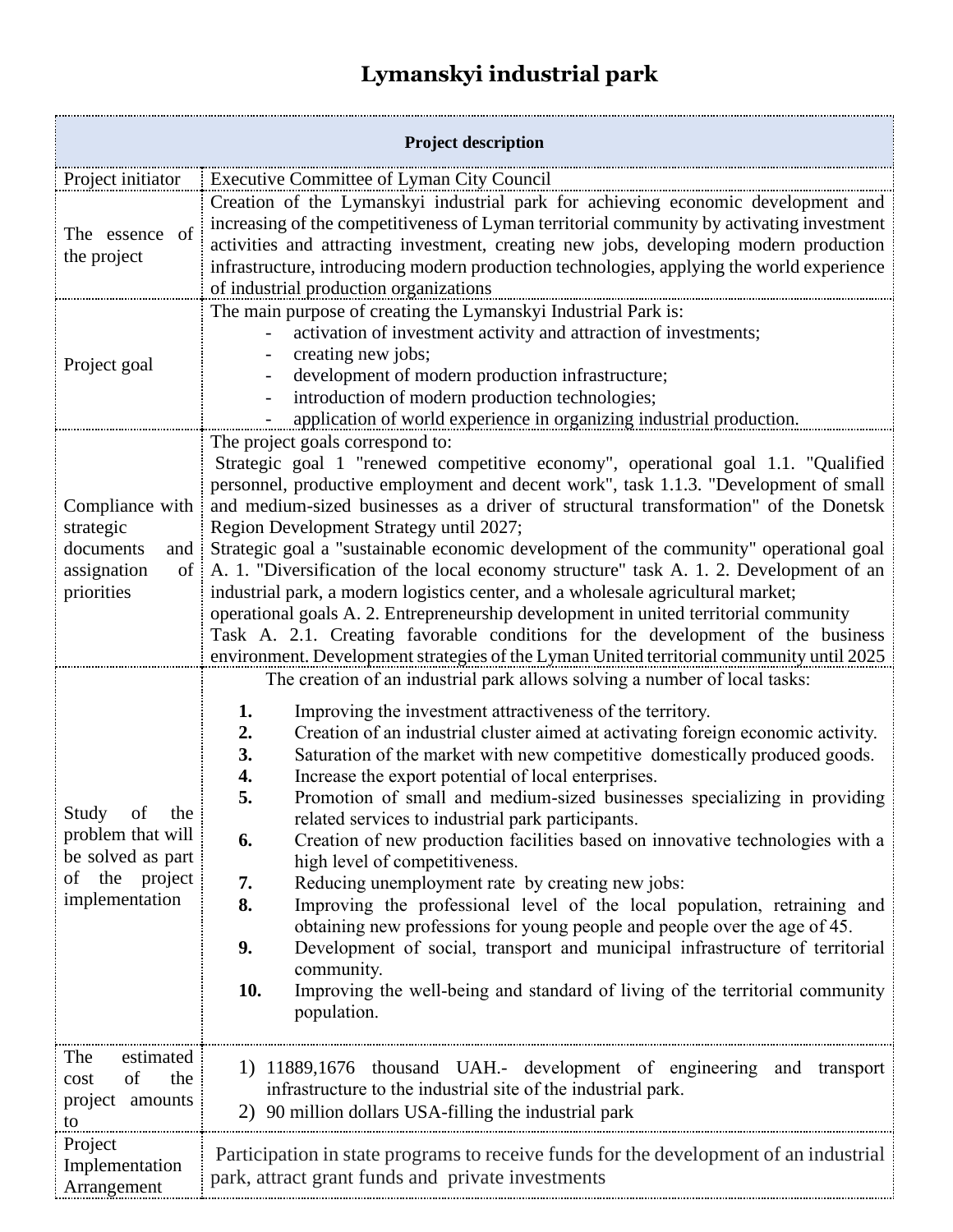| financial<br>Key<br>of<br>figures<br>the<br>project<br>implementation                | Calculations of the efficiency of investments in the Lymanskyi Industrial Park were carried<br>out on the basis of current average market prices of the market of the Lyman region and<br>adjacent territories, and the forecast of their changes. The settlement period is 10 years of<br>the operational period with a discount rate of 15 %. The calculation includes gradual<br>loading of industrial park facilities during the first year of the operational period.<br>To reduce the risks of lack of financing, investment efficiency was calculated for two<br>investment options:<br>Attracting a private investor as the owner of a share of the parent company property<br>Attraction of an EBRD loan under guarantees of local governments on Standard<br>Terms of the European Bank - 5% per annum for 10 years and 1 year of deferred payment<br>of the amount of the loan<br>All options for raising funds show a high level of efficiency of the Lymanskyi Industrial<br>Park project. The payback period is 4.5-4.6 years, depending on the chosen investment<br>source. It can be assumed that combining sources in the event of a lack of funding will also<br>show a high level of efficiency.                                                                                                                                                                                            |
|--------------------------------------------------------------------------------------|----------------------------------------------------------------------------------------------------------------------------------------------------------------------------------------------------------------------------------------------------------------------------------------------------------------------------------------------------------------------------------------------------------------------------------------------------------------------------------------------------------------------------------------------------------------------------------------------------------------------------------------------------------------------------------------------------------------------------------------------------------------------------------------------------------------------------------------------------------------------------------------------------------------------------------------------------------------------------------------------------------------------------------------------------------------------------------------------------------------------------------------------------------------------------------------------------------------------------------------------------------------------------------------------------------------------------------------------------------------------------------------------------------------|
| Project<br>implementation<br>term                                                    | 36 months.                                                                                                                                                                                                                                                                                                                                                                                                                                                                                                                                                                                                                                                                                                                                                                                                                                                                                                                                                                                                                                                                                                                                                                                                                                                                                                                                                                                                     |
| Indicative<br>to finance the<br>project                                              | funding sources Private investment, any funds not prohibited by current legislation                                                                                                                                                                                                                                                                                                                                                                                                                                                                                                                                                                                                                                                                                                                                                                                                                                                                                                                                                                                                                                                                                                                                                                                                                                                                                                                            |
| Project<br>Implementation<br>Arrangement                                             | A roadmap for creating an industrial park has been developed;<br>Lymanskyi industrial park is included in the Register of industrial parks of Ukraine<br>for a period of 40 years (extract No. 25 of the Ministry of Economic Development<br>dated 30.06.2017);<br>a land plot with a total area of 27,522 hectares was formed, with the assigned<br>Cadastral number 1413300000:07:000:2411 and intended use: for the placement<br>and operation of main, auxiliary and ancillary buildings and facilities of processing,<br>machine-building and other industries;<br>based on the results of the competition, a parent company was selected;<br>design and estimate documentation and a positive expert report on projects were<br>prepared and received:<br>- "Construction of a water supply network to the industrial site of the Lymanskyi Industrial<br>Park".<br>- "Construction of power grids to the industrial site of the Lymanskyi Industrial Park".<br>- "Construction of a medium-pressure gas pipeline to the industrial site of the Lymanskyi<br>Industrial Park".<br>At the expense of the community's budget funds in 2020, 3 variants of design and estimate<br>documentation was adjusted for the development of engineering and transport<br>infrastructure to the industrial site of the Lymanskyi Industrial Park and 3 positive expert<br>reports on working projects were received. |
| Interested parties i<br>and<br>expected<br>of<br>result<br>project<br>implementation | Project target groups:<br>- residents of Lyman territorial community, IDP (more than 64.7 thousand people.),-<br>creating new jobs;<br>- potential participants of the industrial park<br>- local self-government body (interested in increasing revenues to the territorial community<br>the $\downarrow$ budget);<br>Implementation of the Lymanskyi Industrial Park project is expected to result in:<br>creating new jobs;<br>- increase in budget revenues;<br>- creating attractive conditions for domestic and foreign investors;<br>- application of efficient technologies for the production of goods and provision of services;                                                                                                                                                                                                                                                                                                                                                                                                                                                                                                                                                                                                                                                                                                                                                                     |